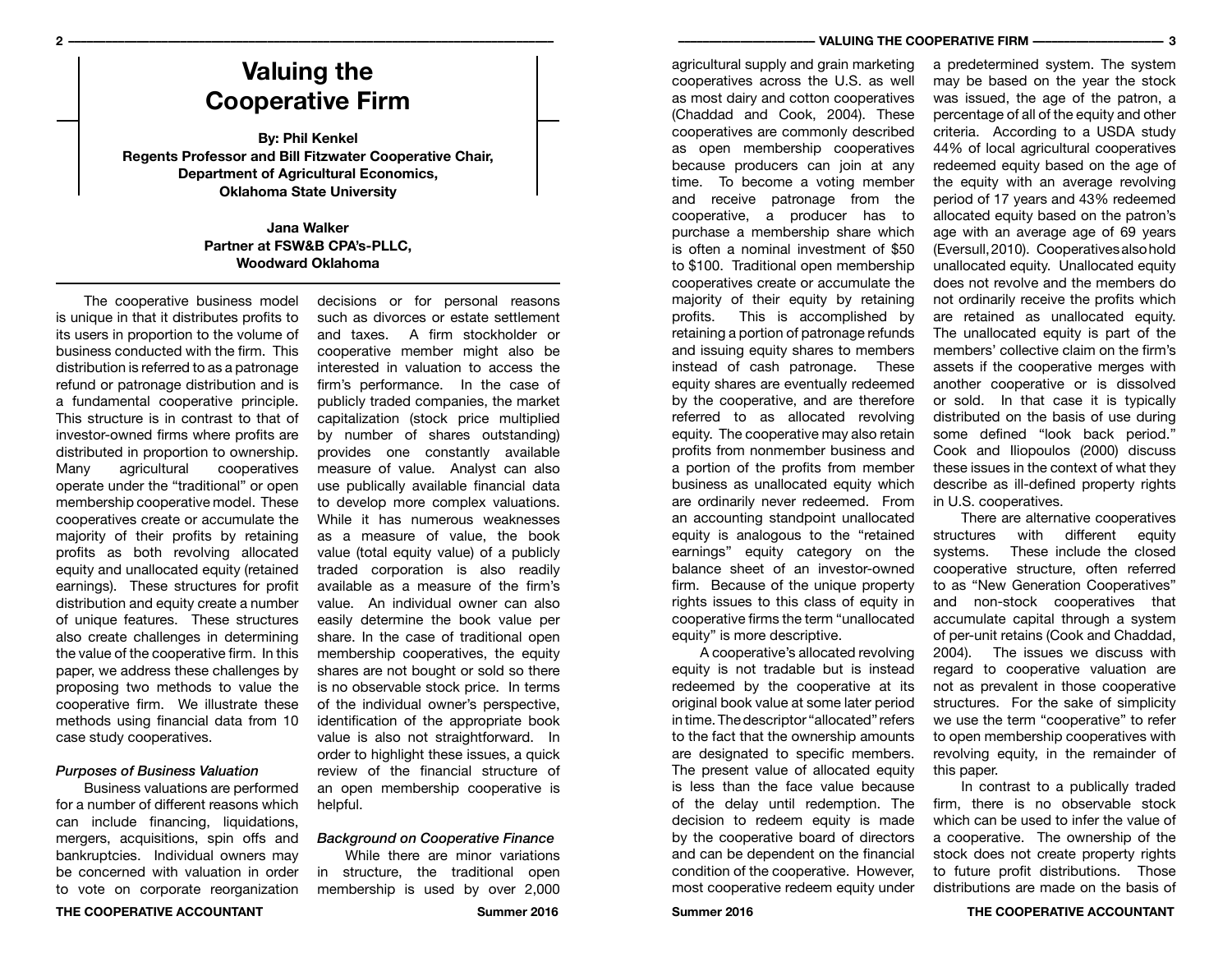future business volume. The allocated equity in a cooperative is redeemed at book value in some future period. The payment that the member receives reflects the profit distribution from a previous year and is not impacted by the growth of the firm or the current value of the firm. The members' present value of their allocated equity depends on the timing and the system of equity redemption. That timing can be impacted by the future profitability and cash flow needs of the cooperative. In the case of a cooperative redeeming stock based on the year of issue, the various shares of a member's allocated equity would have different present values. In the case of a cooperative using an age of patron plan, the present value of the allocated equity would vary with the age of the member. In terms of the cooperative, the present value of the stock to the membership can be estimated but the value to a particular member is case specific.

The other component of the book value of the cooperative is unallocated equity. Under normal operation the unallocated equity in the cooperative is never redeemed and the value is never realized by the members. If the cooperative is liquidated the claims of all debtors are satisfied first followed by the claims of allocated equity holders. The residual value is typically distributed in proportion to business volume over some sort of a look back period with six years commonly considered as being a minimum but boards have great latitude in choosing the appropriate time period. Under this structure an inactive member loses their claim on the residual value related to the unallocated equity when the time period of their inactivity exceeds the look back period. While the book value of the cooperative firm is obvious the share attributable to a particular member is more ambiguous. For that reason it is logical to compare

alternative valuation measures to both the value of the allocated equity and value of the total equity.

### *Principles of Firm Valuation*

There is no single valuation method that is unanimously applicable in all valuation purposes (Pratt, Reilly, and Schweihs 2000). According to the American Institute of Certified<br>Public Accountants business Accountants valuation methodology is based on two principles: "the principle of substitution" and the "principle of future benefits" (Trugman 2013). The principle of substitution states that the value of property tends to be determined by the cost of acquiring an equally desirable substitute. In other words, a person will not purchase a particular asset if such a substitute can be purchased at a lower price. The principle of future benefits states that the economic value of an investment reflects anticipated future benefits.

IRS Revenue Ruling 59-60<br>discusses general approaches. approaches. methods and factors to be considered in valuing shares of the capital stock of closely held corporations for estate tax and gift tax purposes. While the revenue ruling is focused on valuation for tax purposes, the guidelines recommended by Revenue Ruling 59-60 are generally acknowledged as appropriate for more general purposes (Kremer, Jarvis, and Wallach 2011). The ruling suggests that a theoretically sound valuation shall be based upon all the relevant facts, but common sense, informed judgment and reasonableness should also be considered in the process of evaluating those facts and determining their combined importance. The ruling lists a number of potential factors to consider in the valuation of a closely held business including: the book value of the stock and the financial condition of the business, the earnings capacity

of the company, the dividend paying capacity, the market price of stocks of corporations engaged in a similar line of business, the price of any recently sold block of stock, and other factors.

### *Methods and Procedures*

These valuation guidelines suggest two measures that can be applied to the cooperative firm, in addition to book value. The first valuation method is one that we created and denoted as

"member value" (MV). Member Value is the present value of projected future cash patronage payments and equity redemption payments. Consistent with the Revenue Ruling 59-60 guidelines, MV would reflect the dividend paying ability of the cooperative firm.

MV was calculated by projecting annual cash patronage and equity retirement payments and discounting the member payments back to the present value.

$$
MV = \frac{CF_1}{(1+k)^1} + \frac{CF_2}{(1+k)^2} + \frac{CF_3}{(1+k)^3} + \frac{CF_4}{(1+k)^4} + \dots + \frac{CF_{10}}{(1+k)^{10}}
$$

Where:

### $CF =$  cash patronage and equity redemption payment

### K=discount rate

Our calculated MV is a conservative estimate of the member's projected benefit from the cooperative because we only consider future member payments for a ten year period. The valuation technique could easily be expanded to a longer time period. We selected the ten year period because the accuracy of financial projections tends to decrease as the time frame increases. In addition, because the cash flows were discounted to present value, including more distant cash flows has a decreasing impact on the total valuation.

One disadvantage of MV as a means of valued the cooperative firm is the need for assumptions of future cash patronage rates and the equity redemption schedule. While many cooperatives have consistent patronage levels and systematic equity revolving periods, decisions on profit distribution and equity retirement are made by the board of directors on an annual basis. Changes in those decisions would impact MV. As an extreme case, a cooperative that is currently retaining all profits to grow the firm would have a MV of zero (if current patronage and equity management was assumed to continue) even though the cooperative was generating cash flows and investing in infrastructure. Presumable, the board would eventually modify their decisions on patronage and equity management as the cooperative's asset investment needs were satisfied.

Another income-based valuation approach which is appropriate for the cooperative firm is the free cash flow to equity (FCFE) valuation. The FCFE approach is often used to value privately held firms but has rarely been applied to the cooperative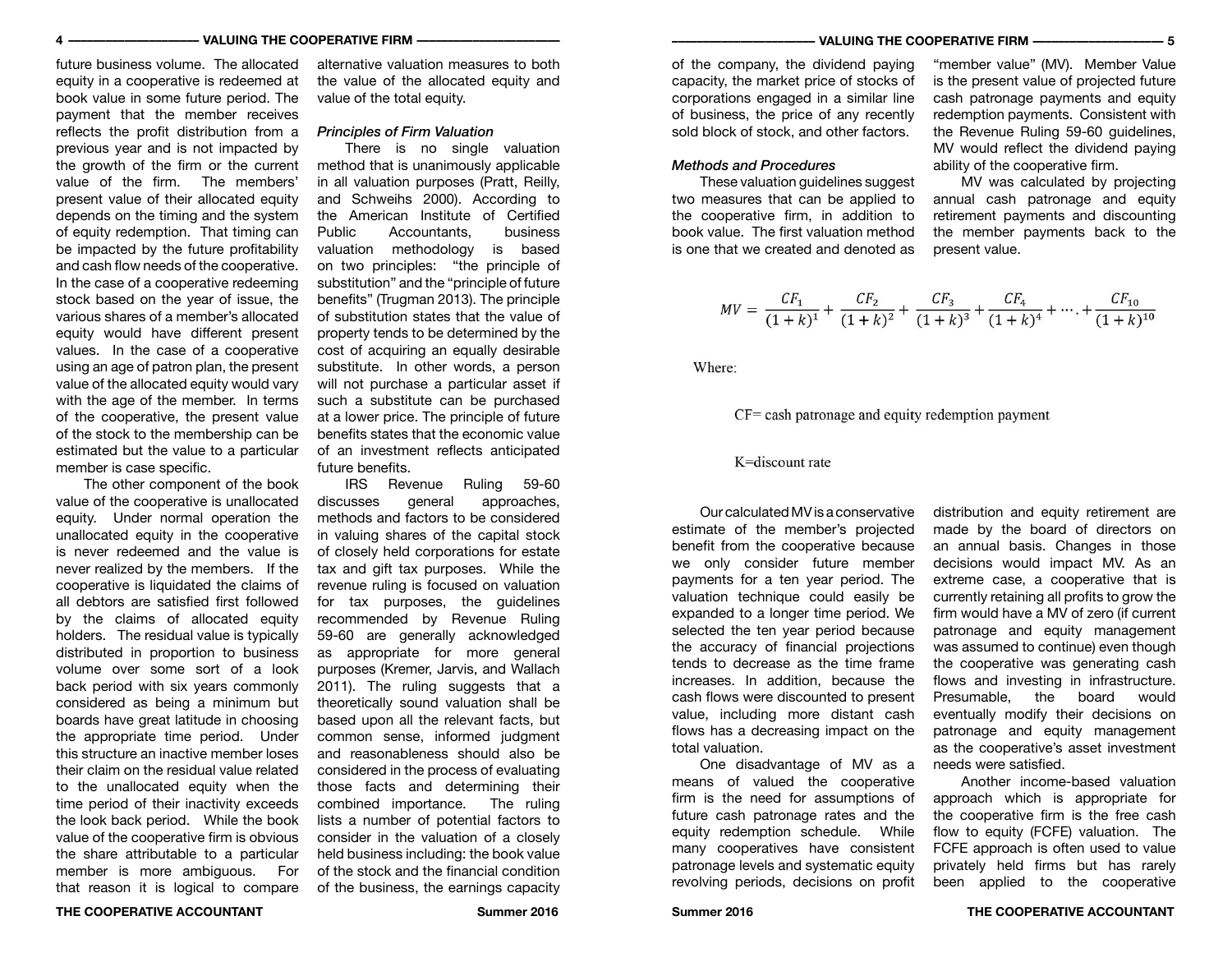business model. FCFE is the cash flow available to the firm's owners once operating expenses (including taxes), expenditures needed to sustain the firm's productive capacity, and payments to (and receipts from) debt holders are accounted for. In simple terms, FCFE represents the cash that could be potentially available to pay to equity shareholders. Like the MV measure, the FCFE approach is focused on the dividend capacity of the firm which is highlighted in Revenue Ruling 59-60. The FCFE differs from the MV approach in that it measures the cash potentially available for distribution. FCFE therefore requires no assumptions of actual profit distribution choices (cash patronage rates and revolving equity schedules, in the case of the cooperative firm.) FCFE also differs from MV in that it considers the residual value of the firm in the final year of the projections.

In calculating FCFE a valuator forecasts operations for a 5 to 10 year period of time and estimates the cash flows in excess of all expenses, loan repayment and additional infrastructure investment needed to maintain the assumed growth rate for each of those years. The valuator also estimates the terminal value for the business in the final year of the forecast. The annual cash flows and the terminal value are then discounted back to the date of the valuation to determine the current firm value. FCFE was calculated as:

$$
FCFE = \frac{CF_1}{(1+k)^1} + \frac{CF_2}{(1+k)^2} + \frac{CF_3}{(1+k)^3} + \dots + \frac{CF_{10}}{(1+k)^{10}} + \frac{TV_{10}}{(1+k)^{10}}
$$

Where:  $CF =$  cash flows in excess of all expenses, loan payments, additional

infrastructure investment and changes in working capital

k=discount rate

 $TV =$  terminal value of the firm in the last year of the projections

In FCFE valuation, the terminal value is commonly calculated using a perpetual growth valuation which assumes that cash flows past the terminal period will grow at a constant rate forever. It essence, the terminal value is represented by the value of an annuity yielding the cash flow in

the year following the last year of the projected cash flows. Because the cash flows are assumed to grow at a constant rate, the discount rate in the annuity value is the difference between the firm's discount rate and the assumed growth rate of the cash flows. Specifically:

$$
TV = \frac{CF10 \times (1 + g)}{k - g}
$$

Where:

 $CF10 =$  the cash flow to equity projected in the last year of projection

 $g =$  growth rate of the firm

As explained above, the resulting terminal value is then discounted back to present value using the firm's discount rate. Due to the effect of this discounting, FCFE valuations are typically not overly sensitive to the terminal value calculation. In our analysis of the case study cooperatives, which is discussed in the subsequent section, the terminal value represented. on average, 40% of the total FCFE.

### *Data*

Data from ten Oklahoma grain marketing and farm supply cooperatives in Oklahoma were used to investigate how MV and FCFE

valuations compared with book value measures. The case study cooperatives were quite diverse with annual sales ranging from \$9M to \$219M and total assets ranging from \$2.5M to \$40M. The degree of financial leverage (debt/equity) varied across the cooperatives with the average debt to equity ratio of 93.9%. Because grain marketing and farm supply cooperatives make extensive use of seasonal financing, the ratios of long term debt to equity were much lower. The ratio of unallocated equity to total equity ranged from 41.5% to76.7 with an average of 59.9%.

Table 1: Summary of Historical Financial Data for Case Study Cooperatives

#### (average of previous 6 years)

| Cooperative | Sales          | Net Income   | <b>Total Assets</b> | Debt/Equity | Long term   | Unallocated  |
|-------------|----------------|--------------|---------------------|-------------|-------------|--------------|
|             |                |              |                     |             | Debt/Equity | Equity/Total |
| A           | \$28,647,226   | \$1,65,398   | \$11,824,271        | 109.6%      | 39.7%       | 74.3%        |
| B           | \$11,103,162   | \$1,109,621  | \$7,477,233         | 25.4%       | 0.7%        | 76.7%        |
| C           | \$20,650,277   | \$1,682.687  | \$12,529,314        | 38.6%       | $2.2\%$     | $67.5\%$     |
| D           | \$12,497,720   | 213,213<br>S | \$9,452,601         | 56.7%       | 19.8%       | 51.2%        |
| E           | 9,452,601<br>S | 166,016<br>S | \$218,772,791       | 27.5%       | 5.1%        | 43.1%        |
| F           | \$218,772,791  | \$7,848,099  | \$31,468,566        | 27.3%       | 2.6%        | 62.5%        |
| G           | \$31,142,224   | 772,426<br>s | \$31,142,224        | 285.1%      | 34.4%       | 41.5%        |
| H           | \$31,142,224   | 651,586<br>S | \$19,247,674        | 103.7%      | 43.5%       | 65.2%        |
| Ι           | \$19,247,674   | 905,601<br>S | \$19,247,674        | 226.4%      | 17.0%       | 62.9%        |
| J           | \$23,787,599   | \$1,146,559  | \$23,787,599        | 38.9%       | 12.8%       | 54.1%        |
| Average     | \$40,685,984   | \$1,614,121  | \$12,710,311        | 93.9%       | 17.8%       | 59.9%        |

Profit distribution and equity management systems also varied across the case study cooperatives<br>(Table 2). The maiority of the The majority of the cooperatives distributed patronage as 50% cash and 50% nonqualified allocated equity. However the cash patronage rate varied from 21% to 70%. One cooperative distributed patronage as 15% cash and 85% nonqualified allocated equity. Because of the different tax implications,

the after-tax impact of the 15% cash/85% nonqualified distribution to the member was similar to the 50% cash/50% qualified distributions. The cooperatives were evenly split across age of member and age of stock equity redemption systems. The arithmetic average of the trigger ages was 70 years and average of the revolving period triggers was 22 years.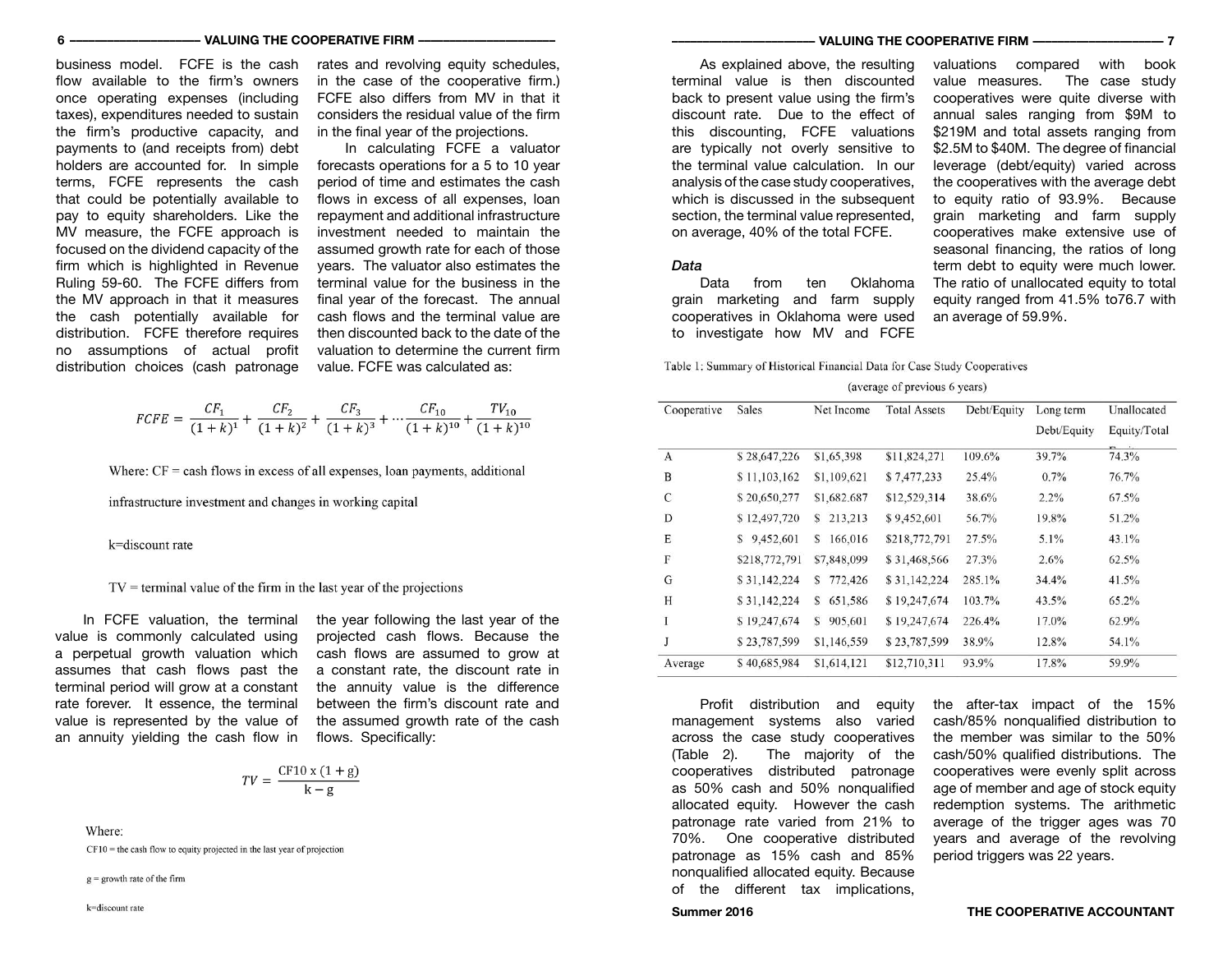| Table 2: Profit Distribution and Equity Management Systems in Case Study Cooperatives |  |  |  |
|---------------------------------------------------------------------------------------|--|--|--|
|---------------------------------------------------------------------------------------|--|--|--|

| Cooperative  | Cash Patronage | <b>Retained Allocated</b> | <b>Equity Redemption</b><br>System |  |
|--------------|----------------|---------------------------|------------------------------------|--|
|              |                | <b>Equity Patronage</b>   |                                    |  |
| $\mathbf{A}$ | 50%            | 50% qualified equity      | Age of Patron-Age 70               |  |
| B            | 50%            | 50% qualified equity      | Age of Stock-15 Years              |  |
| C            | 50%            | 50% qualified equity      | Age of Patron-Age 65               |  |
| D            | 50%            | 50% qualified equity      | Age of Stock-30 Years              |  |
| E            | 50%            | 50% qualified equity      | Age of Patron-Age 68               |  |
| F            | 50%            | 50% qualified equity      | Age of Patron-Age 68               |  |
| G            | 21%            | 79% qualified equity      | Age of stock-25 Years              |  |
| H            | 15%            | 85% nonqualified equity   | Age of Stock-20 Years              |  |
| 1            | 50%            | 50% qualified equity      | Age of Stock-20 Years              |  |
|              | 70%            | 30% qualified equity      | Age of Patron-Age 78               |  |

A cooperative financial simulation program developed at Oklahoma State University was used to develop 10 year projections for the case study cooperatives (Kenkel, 2013 and Kenkel and Holcomb, 2005). The simulations modeled the sales, expenses, profits and profit distributions of the firm and considered the cash flow required for infrastructure reinvestment and equity retirement. Sales volumes and margins for grain, fertilizer, petroleum and miscellaneous farm supplies were based on the historical averages. Patronage refunds from regional cooperatives (cash and equity) were based on the historical relationship with farm supply sales. The cash portion of regional patronage was included in the projected profits and cash flows. Fixed expenses such as depreciation, maintenance and repairs, insurance and property tax were based on their historic relationship with fixed asset levels. Personnel expense was based on the most recent fiscal year. Inventory and accounts receivable levels were based on historic relationships with farm supply sales.

Annual re-investment in fixed assets was assumed to be 5% of total asset value. This level was lower than the average re-investment levels in the historical data (18.6%). The firm specific growth rates are not used because all of the case study cooperatives have recently replaced major assets such as grain bins or fertilizer warehouses during the previous six years. It therefore seemed likely that their long term asset growth will be lower than their recent historical average. The five percent fixed asset investment was roughly equivalent to the depreciation expense for most of the case study firms.

A profile of the allocated equity by member age, or year of issue was obtained for each cooperative and used in the simulation program to forecast equity retirement payments. The equity profile by member age and stock year included the additional equity retained during the simulation period. Annual distribution and retention of profit as cash patronage, retained allocated equity and retained unallocated equity were calculated based on the projected profits and the existing profit distribution system. The additions to unallocated equity came from the after-tax portion of profits on

nonmember business. The percentage of non-member business was obtained for each cooperative and applied to farm supply based profits. In cases where the cash patronage rate was not consistent over the period of the historical data, phone interviews with the CEOs were conducted to determine the most typical profit distribution. The cooperatives' after tax income was calculated consistent with Sub-chapter T provisions using the Oklahoma and federal corporate tax rates.

Both the MV and FCFE approaches required the selection of the discount rate. Conceptually the discount rate should reflect the risk free rate of return with appropriate adjustments for risk, lack of marketability and lack of control. Schall, Sundem and Geijsbeek (1978) investigated capital budgeting practices at 424 U.S. corporations. They reported an average (before tax) discount rate of 14.3%. Researchers have tended to apply lower discount rates in evaluating agricultural projects, perhaps reflecting an assumption that agricultural producers have lower opportunity cost for alternative investments. For example, Richardson et. al. (2007) used a 7.5% discount rate in evaluating ethanol projects. Reid and Bradford (1983) examined rates between 3% and 9% in determining the optimal replacement of farm tractors. Boyer et. al. (2008) used a discount rate of 6.125% in evaluating irrigation projects in South Texas. Leuer, Hyde and Richard (2008) used an 8% discount rate in analyzing the profitability of methane digesters on Pennsylvania dairy farms. . A baseline discount rate of 10 percent was used in our validation models. . We examine lower and higher discount rates in our sensitivity analysis.

#### *Results*

The ratio of MV to allocated equity (Table 3) ranged from 0.86 to 3.98 with

an average of 2.12. That implied that members, on average, received future payments from their cooperative worth over twice the value of their allocated equity. The MV valuation had two components, the present value of the cash patronage and the present value of the equity redemptions. On average, future equity redemptions made up 17% of the MV. Equity redemptions were a larger portion of MV for the cooperatives using an age of stock system (21%) relative to those on an age of patron system (12%) reflecting the fact that the cooperatives with age of stock systems tended to revolve equity more rapidly.. There was however, an example of a cooperative that redeemed equity slowly under each system. The lowest MV/allocated equity ratio was for cooperative G which had the lowest cash patronage rate of 21%. Cooperative D had the next lowest ratio. While Cooperative D did have an age of stock equity management system, it had the longest revolving period of the age of stock subset at 30 years. The ratio of MV to total equity was lower, averaging 0.79, reflecting the fact that unallocated equity accounted for more than half of total equity for most of the case study cooperatives.

The ratios of FCFE to allocated equity were more than twice as high as the corresponding MV ratios, averaging 5.57. FCFE represents all of the cash that the cooperative could potentially distribute to members and also considers the value of the firm in the last year of the projections. It is therefore not surprisingly that FCFE values were higher than the MV which projected actual member payments with no consideration of terminal value. Another interpretation of FCFE is the amount that a firm or financial instrument yielding the projected cash flows is worth in the present period. The second interpretation would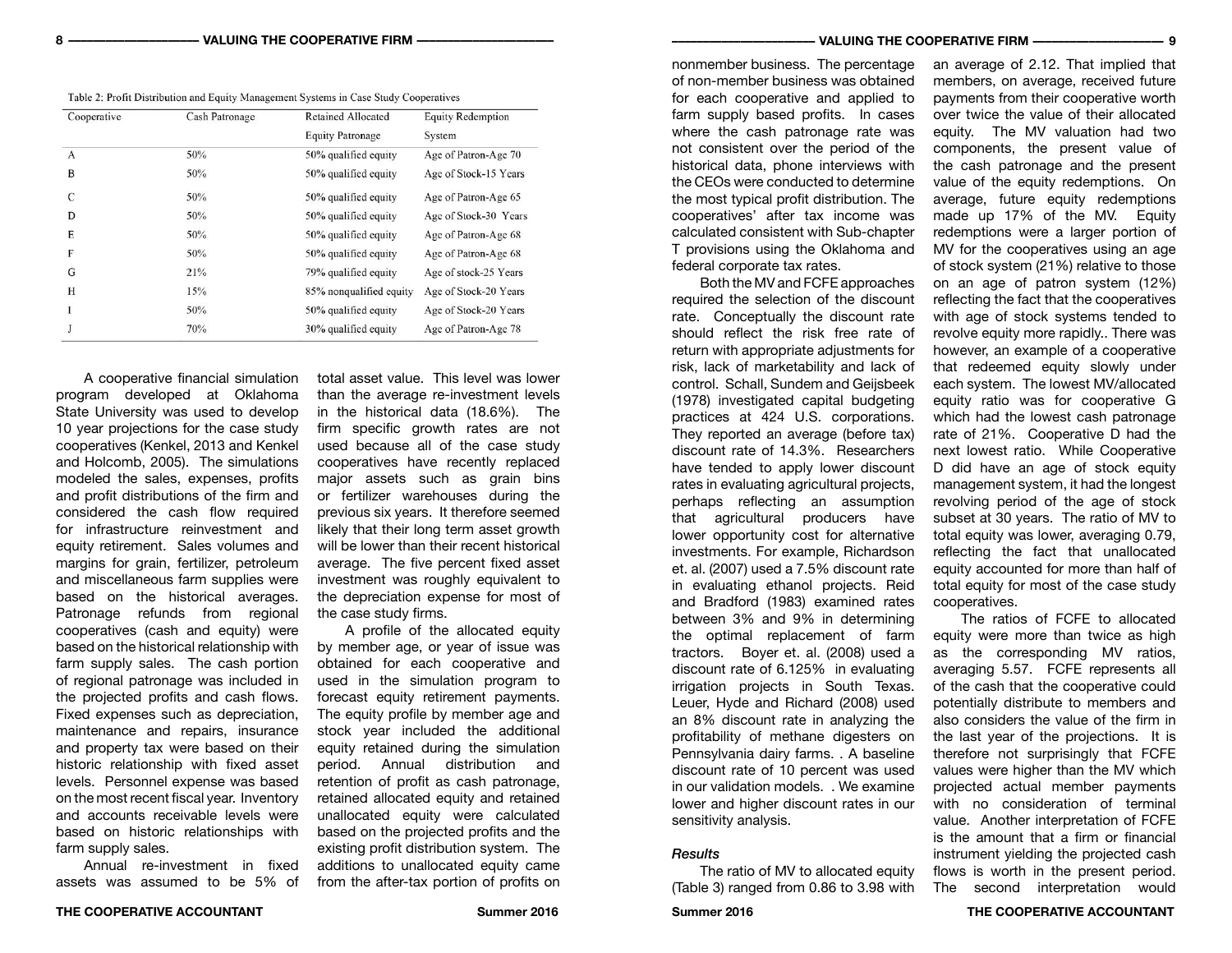#### **10 –––––––––––––––––––– VALUING THE COOPERATIVE FIRM –––––––––––––––––––––– ––––––––––––––––––––––– VALUING THE COOPERATIVE FIRM –––––––––––––––––––– 11**

suggest that a "fair" outside offer for the cooperatives would range from 2.68 to 9.72 times the value of the members' allocated equity, averaging 5.57 times. The lowest FCFE to allocated equity ratio (cooperative H at 2.68) was somewhat misleading. Because the cooperative had just transitioned from qualified retained patronage to nonqualified retained patronage, it could not deduct the

equity patronage for tax purposes which reduced its available cash. The cooperative will realize a tax deduction on that equity when it is redeemed. However, since the redemption of the nonqualified equity was beyond the projection period, the cash flow benefits of that deduction were not reflected. Like the MV ratios, the FCFE to total equity ratios were lower that the corresponding allocated equity ratios.

Table 3: Valuation Results

| Cooperative | MV/       | MV/    | FCFE/     | FCFE/  | <b>ROA</b> | <b>ROE</b> |
|-------------|-----------|--------|-----------|--------|------------|------------|
|             | Allocated | Total  | Allocated | Total  |            |            |
|             | Equity    | Equity | Equity    | Equity |            |            |
| A           | 3.49      | 0.90   | 8.30      | 2.14   | 13.1%      | 21.5%      |
| B           | 2.08      | 0.49   | 5.34      | 1.25   | 11.8%      | 13.2%      |
| C           | 2.11      | 0.68   | 5.53      | 1.80   | 12.8%      | 17.1%      |
| D           | 1.09      | 0.53   | 3.14      | 1.53   | 11.0%      | 17.8%      |
| E           | 1.34      | 0.76   | 3.38      | 1.92   | 14.2%      | 16.6%      |
| F           | 2.11      | 0.79   | 5.83      | 2.18   | 16.6%      | 19.4%      |
| G           | 0.86      | 0.50   | 3.59      | 2.10   | 7.4%       | 18.0%      |
| H           | 1.10      | 0.38   | 2.68      | 0.93   | 12.5%      | 18.5%      |
|             | 3.98      | 1.48   | 9.72      | 3.61   | 10.7%      | 27.9%      |
|             | 3.08      | 1.41   | 8.16      | 3.75   | 17.9%      | 22.6%      |
| Average     | 2.12      | 0.79   | 5.57      | 2.12   | 12.8%      | 19.3%      |

The patterns in the MV and FCFE ratios reflect the many moving parts of the cooperative business model. The FCFE to total equity values generally followed the pattern of the return on equity. That is not surprising since the more profitable cooperatives (as measured by ROE) would be expected to generate higher cash flows potentially available for distribution. Cooperative H was again somewhat of an outlier due to the specialized tax issues associated with the transition to nonqualified stock. The MV to total equity ratios also tended to follow the pattern of the ROEs but were impacted by the cooperative profit distribution and equity management strategies. For example, Cooperative C had a slightly lower ROE relative to Cooperative D.

The two cooperatives had identical cash patronage percentages but Cooperative C which revolved equity at age 65 has a slightly higher MV relative to cooperative D which used a 30 year age of stock system. The MV and FCFE ratios using allocated equity were impacted by the proportion of unallocated equity in the cooperative's equity structure.

#### *Sensitivity Analysis*

The effects of the discount rate on the MV and FCFE valuations are provided in Table 4. The FCFE/ allocated equity ratios were more sensitive to the discount rate since larger cash flows were involved. At the lower 7% discount rate the MV was on average 2.5 times the value of the

members allocated equity while the FCFE valuation was almost ten times the allocate equity value. At the higher discount rate the ratios of MV and FCFE to allocated equity were 1.86 and 4.10 respectively.

Table 4: Ratio of MV and FCFE to Allocated Equity at 13%, 10% and 7% Discount Rate  $C$ conomius  $MV/AF = MV/AF = TY/AF = FCFF/AF = FCFF/AF = FCFF/AF$ 

| Cooperative | $N/V/AL^-$ | N/V/AL | M V/AL | LCLIAL- | LCLIAL- | LCLIAL- |
|-------------|------------|--------|--------|---------|---------|---------|
|             | 13%        | 10%    | $7\%$  | 13%     | 10%     | 7%      |
| A           | 3.05       | 3.49   | 4.02   | 6.04    | 8.30    | 13.96   |
| B           | 1.83       | 2.08   | 2.40   | 4.00    | 5.34    | 8.69    |
| C           | 1.84       | 2.11   | 2.43   | 4.03    | 5.53    | 9.30    |
| D           | 0.96       | 1.09   | 1.25   | 2.14    | 3.14    | 7.16    |
| E           | 1.17       | 1.34   | 1.54   | 2.51    | 3.38    | 5.55    |
| F           | 1.85       | 2.11   | 2.42   | 4.51    | 5.83    | 9.11    |
| G           | 0.75       | 0.86   | 0.99   | 2.77    | 3.59    | 6.86    |
| Н           | 0.96       | 1.10   | 1.27   | 1.85    | 2.68    | 4.78    |
|             | 3.49       | 3.98   | 5.14   | 7.00    | 9.72    | 17.52   |
|             | 2.69       | 3.08   | 3.56   | 6.11    | 8.16    | 13.31   |
| Average     | 1.86       | 2.12   | 2.50   | 4.10    | 5.57    | 9.63    |

### *Implications*

Acquisitions of cooperatives by investor owned firms are relatively rare but do occur. These valuation measures could be used by members in evaluating an acquisition offer. The MV valuation provides a conservative lower bound for an acceptable outside because it reflects the present value of the payments that members are projected to receive over the next ten years and does not consider the value of the residual value of the firm at the end of that period. It seems reasonable to postulate that no cooperative membership should accept an acquisition offer that is lower than MV. On average the MV based valuation were over twice the value of the allocated equity. The FCFE valuation provides a higher benchmark for an acceptable offer. The FCFE valuation reflects the value of an asset with a similar earning stream as the cooperative. Unlike the MV it also considers the residual value at the end of the projection period. On average, that value is over five and half times the value of the allocated equity.

A merger between two cooperatives is the most common form of cooperative reorganization. When voting on a possible merger the members of both cooperatives have to evaluate whether the merger would improve their benefit stream from the cooperative. There may also be negotiations over the ratio of equity in the acquired cooperative is exchanged for equity in the acquiring firm. In cases where the acquiring cooperative has higher profitability, lower leverage, a shorter equity revolving period or a lower ratio of unallocated equity, the membership may perceive that the allocated equity from the acquired cooperative should be exchanged at a ratio lower than one to one. In terms of the cooperative financial model, this common approach to determining a "fair" equity exchange is flawed. Members of a cooperative have two streams of future benefits: cash patronage and expected equity redemption. It is logical to adjust the ratio at which equity is exchanged to account for differences in the equity revolving period so that the present value of the equity redemption stream